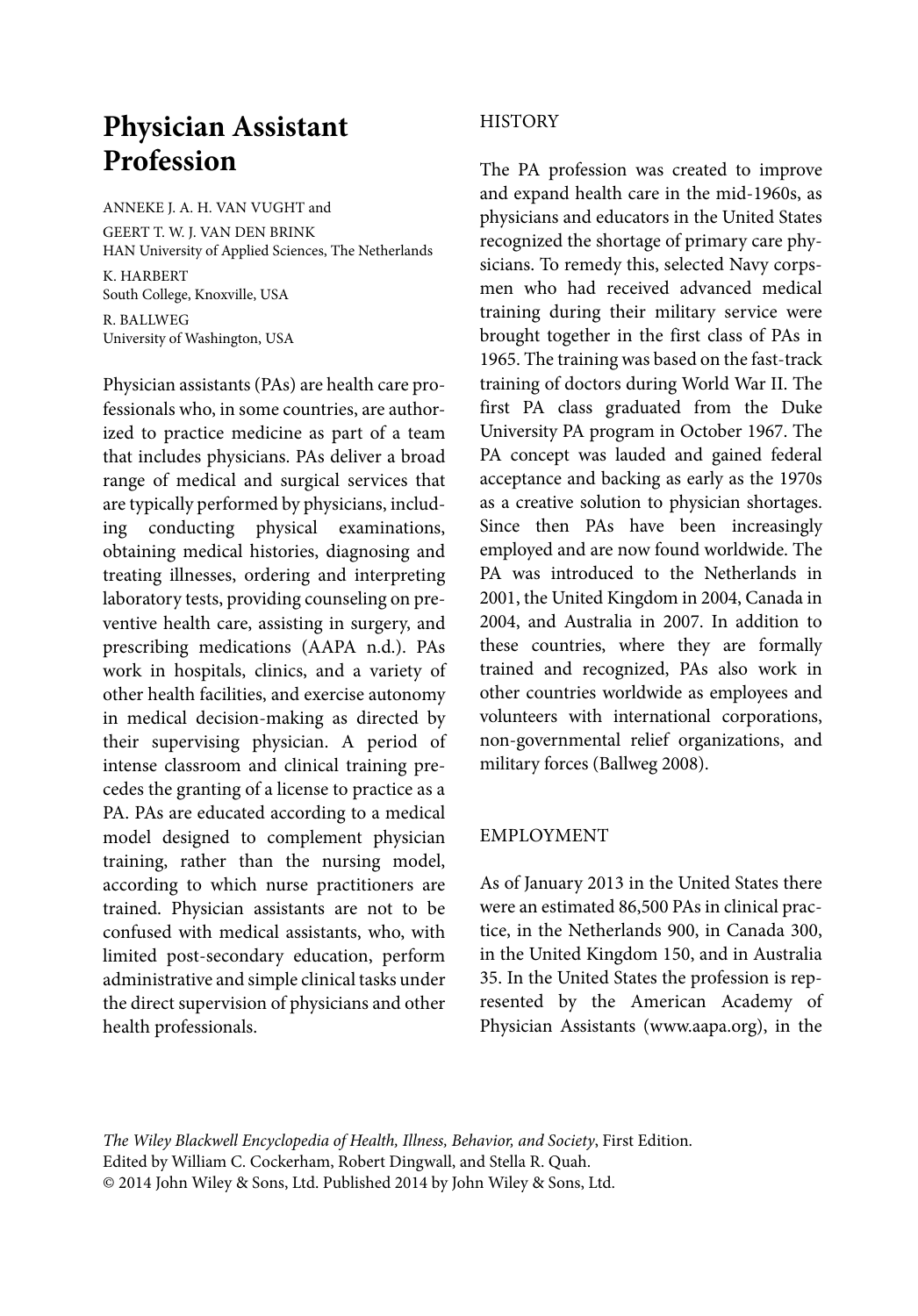Netherlands by the Netherlands Association of Physician Assistants (http://napa.artsennet. nl/home.htm), in Canada by the Canadian Association of Physician Assistants (www. capa-acam.ca), in the United Kingdom by the UK Association of Physician Assistants (www.ukapa.co.uk), and in Australia by the Australian Society of Physician Assistants (www.aspa-australianpas.org).

PAs practice in a variety of settings in every medical and surgical specialty area. They can be found in every primary care area including family practice, general pediatrics, and women's health. Other common practice areas are general surgery, many surgery specialties, internal medicine, cardiology, anesthesiology, critical care, rehabilitation, and emergency medicine. PAs practice in outpatient and inpatient settings. In addition, they can be found in academic medical centers as part of the graduate medical education team.

#### REGULATION OF THE PROFESSION

In the United States, a graduate from an accredited PA program must pass the National Commission on Certification of Physician Assistants before he or she can become a certified PA; this certification is required for licensing in the United States. In the Netherlands, legislation on the licensing of PAs came into force on January 1, 2012. Licensing gives PAs in the Netherlands the authority to practice according to the Order in Council; for example, they can prescribe medication, have consulting hours, and perform common surgical procedures. Their scope of practice will be reevaluated in 2017. There is as yet no formal licensing of PAs in other countries, where they practice under supervision agreements.

US law requires PAs to practice under a supervising doctor, who does not necessarily have to be onsite at the same location as the PA. This also applies to the other countries,

except the Netherlands, where PAs are authorized to practice without supervision.

#### EDUCATION

In 2013 there were 170 accredited PA programs in the United States, five in the Netherlands, four in Canada, four in the United Kingdom, and one in Australia. Program growth per capita remains highest in the United States, followed by the Netherlands and Canada. The shortest program length was 24 months and the longest 36 months. One-third of PA programs in the United States take place in academic health centers (AHCs), that is, a medical university, a teaching hospital, or a nursing or allied health school, while almost all programs in the other countries are based in AHCs. Many American programs are private and depend on tuition for funding, while all non-US programs receive public and/or government funding. The majority of the courses are graduate programs that lead to a master's degree. A bachelor's degree is generally required to enter a PA program. In some academic institutions health care experience is also required. In all countries except the Netherlands, PA programs consist of a didactic phase and a clinical phase (clinical rotations). In the Netherlands, each program incorporates a dual work–education model, which means that students are employed within a particular medical specialty while enrolled in the master's PA program (Harbert et al. 2004; Hooker and Kuilman 2011).

### THE EFFECTS OF PAS ON HEALTH CARE

PAs have a wide range of responsibilities when performing medical procedures within their medical specialty (AAPA n.d.). An insight